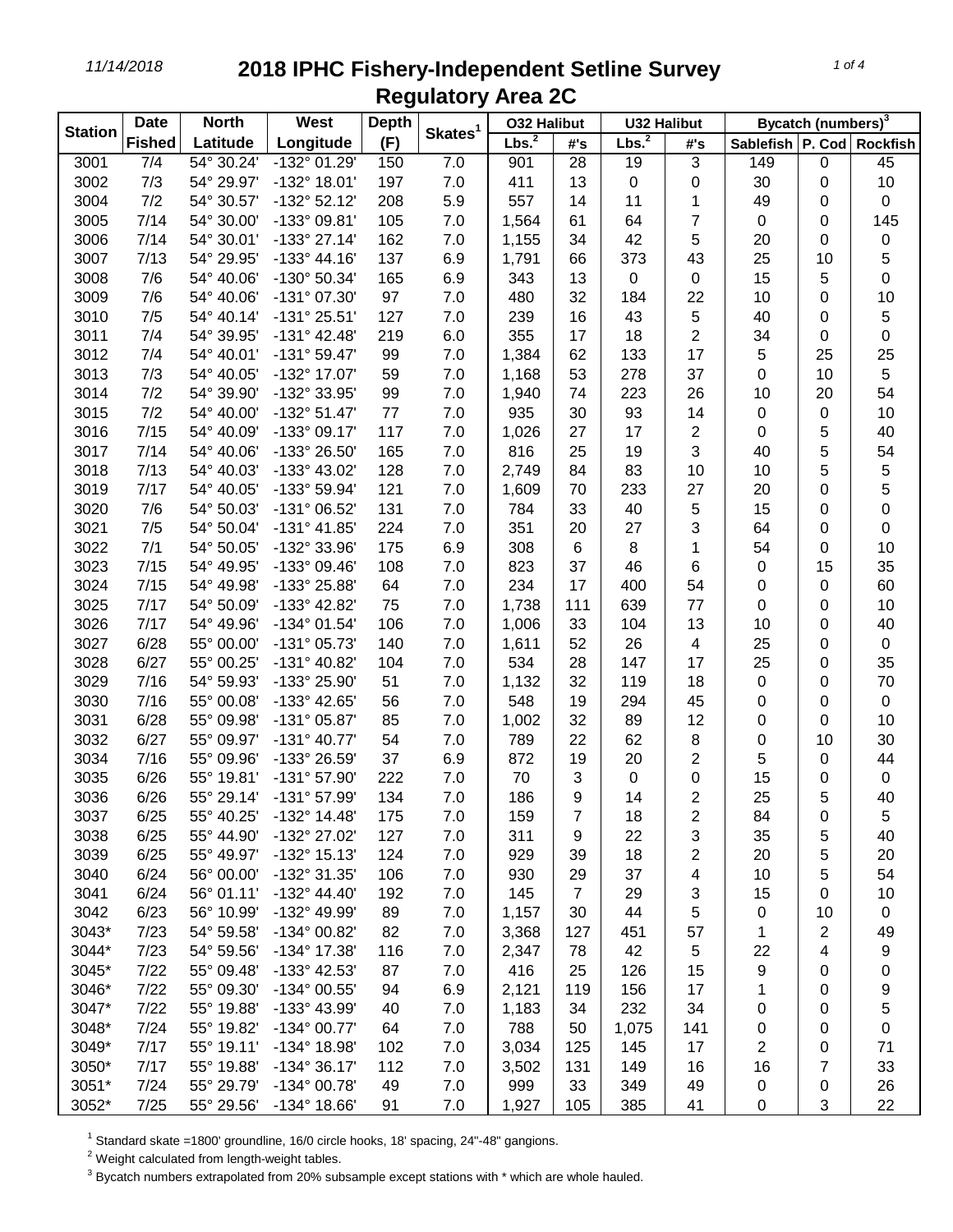## *11/14/2018* **2018 IPHC Fishery-Independent Setline Survey Regulatory Area 2C**

|                | <b>Date</b>   | West<br><b>North</b><br><b>Depth</b> |                       |     | <b>032 Halibut</b>  |                   | <b>U32 Halibut</b> |                   | Bycatch (numbers) <sup>3</sup> |                               |           |                |
|----------------|---------------|--------------------------------------|-----------------------|-----|---------------------|-------------------|--------------------|-------------------|--------------------------------|-------------------------------|-----------|----------------|
| <b>Station</b> | <b>Fished</b> | Latitude                             | Longitude             | (F) | Skates <sup>1</sup> | Lbs. <sup>2</sup> | #'s                | Lbs. <sup>2</sup> | #'s                            | Sablefish   P. Cod   Rockfish |           |                |
| 3053*          | 7/16          | 55° 29.87'                           | -134° 36.47'          | 109 | 7.0                 | 2,020             | 79                 | 178               | 20                             | 4                             | 4         | 1              |
| 3054*          | 7/16          | 55° 29.14'                           | -134° 53.32'          | 156 | 7.0                 | 4,385             | 166                | 55                | 6                              | 33                            | 1         | $\overline{7}$ |
| 3055*          | 7/24          | 55° 39.82'                           | -134° 00.78'          | 100 | 7.0                 | 1,250             | 61                 | 147               | 16                             | 4                             | 12        | 57             |
| 3056*          | 7/25          | 55° 39.77'                           | -134° 18.88'          | 114 | 7.0                 | 291               | 13                 | 17                | $\overline{2}$                 | 26                            | 0         | 1              |
| 3057*          | 7/25          | 55° 39.75'                           | -134° 36.92'          | 111 | 7.0                 | 1,289             | 46                 | 55                | 6                              | 11                            | 7         | 0              |
| 3058*          | 7/16          | 55° 39.76'                           | $-134^{\circ} 54.44'$ | 111 | 7.0                 | 4,225             | 110                | 73                | 8                              | 78                            | 2         | 60             |
| 3059           | 8/2           | 55° 49.57'                           | -133° 25.77'          | 42  | 7.0                 | 119               | 5                  | $\,6$             | 1                              | $\pmb{0}$                     | 0         | 0              |
| 3060           | 8/3           | 55° 49.82'                           | -133° 43.47'          | 91  | 7.0                 | 736               | 26                 | 37                | 4                              | $\pmb{0}$                     | 5         | 69             |
| 3061           | 8/3           | 55° 49.82'                           | -134° 02.28'          | 157 | 7.0                 | 1,209             | 43                 | 10                | 1                              | 64                            | 25        | $\pmb{0}$      |
| 3062*          | 7/26          | 55° 50.17'                           | -134° 36.97'          | 87  | 7.0                 | 1,272             | 38                 | 55                | $\overline{7}$                 | 5                             | 10        | 44             |
| 3063*          | 7/26          | 55° 49.80'                           | -134° 54.73'          | 100 | 7.0                 | 2,276             | 66                 | 106               | 13                             | 4                             | 7         | 49             |
| 3064*          | 7/15          | 55° 50.07'                           | -135° 12.68'          | 132 | 6.9                 | 6,110             | 205                | 50                | 6                              | 45                            | 0         | 35             |
| 3065           | 8/2           | 55° 54.41'                           | -133° 35.18'          | 54  | 7.0                 | 360               | 9                  | 7                 | 1                              | 0                             | 0         | 5              |
| 3066           | 8/4           | 55° 59.59'                           | -134° 01.75'          | 45  | 7.0                 | 2,022             | 70                 | 229               | 29                             | 0                             | 0         | $\pmb{0}$      |
| 3067           | 8/12          | 55° 59.78'                           | -134° 37.85'          | 37  | 7.0                 | 2,323             | 55                 | 36                | 6                              | 0                             | 0         | 65             |
| 3068           | 8/12          | 55° 59.53'                           | -134° 37.85'          | 198 | 6.9                 | 3,882             | 91                 | 8                 | 1                              | 152                           | 0         | 74             |
| 3069*          | 7/26          | 55° 59.54'                           | -134° 55.06'          | 199 | 7.0                 | 1,969             | 46                 | 0                 | 0                              | 55                            | 0         | 42             |
| 3071           | 8/1           | 56° 09.47'                           | -133° 43.81'          | 171 | 7.0                 | 2,203             | 59                 | 35                | 5                              | 20                            | 30        | 5              |
| 3072*          | 8/15          | 56° 09.78'                           | -134° 19.82'          | 76  | 6.8                 | 8,181             | 370                | 257               | 28                             | $\boldsymbol{0}$              | 1         | 16             |
| 3073*          | 8/15          | 56° 09.55'                           | -134° 37.87'          | 137 | 6.9                 | 4,821             | 136                | 45                | 5                              | 21                            | 3         | 25             |
| 3076           | 8/1           | 56° 19.46'                           | -133° 43.70'          | 93  | 7.0                 | 547               | 14                 | 21                | 3                              | 10                            | 5         | 10             |
| 3077           | 8/11          | 56° 19.54'                           | -134° 19.74'          | 83  | 7.0                 | 1,661             | 60                 | 65                | 9                              | 5                             | 5         | 40             |
| 3078*          | 7/14          | 56° 20.09'                           | $-134^{\circ}55.77'$  | 60  | 7.0                 | 1,220             | 30                 | 38                | 5                              | 8                             | 2         | 41             |
| 3079*          | 7/11          | 56° 19.49'                           | $-135°$ 14.15'        | 89  | 6.9                 | 2,193             | 91                 | 161               | 19                             | 3                             | 3         | 15             |
| 3080*          | 7/11          | 56° 20.02'                           | -135° 31.35'          | 108 | 7.0                 | 1,879             | 92                 | 132               | 16                             | 13                            | 1         | $\overline{2}$ |
| 3081           | 8/1           | 56° 28.78'                           | -133° 43.73'          | 51  | 7.0                 | 2,130             | 53                 | 17                | $\overline{2}$                 | 20                            | 35        | 10             |
| 3082           | 8/11          | 56° 29.82'                           | -134° 19.80'          | 55  | 6.9                 | 1,429             | 64                 | 400               | 46                             | $\pmb{0}$                     | 0         | 24             |
| 3083*          | 7/10          | 56° 30.02'                           | -135° 14.53'          | 58  | 7.0                 | 1,378             | 57                 | 321               | 42                             | 2                             |           | 24             |
| 3084*          | 7/10          | 56° 29.80'                           | -135° 32.68'          | 84  | 7.0                 | 3,013             | 105                | 100               | 13                             | 0                             | 1         | 105            |
| 3085*          | 7/10          | 56° 39.58'                           | -135° 14.77'          | 21  | 6.9                 | 1,354             | 24                 | 40                | 4                              | 0                             | 0         | 20             |
| 3086*          | 7/9           | 56° 39.49'                           | -135° 33.67'          | 74  | 6.9                 | 2,894             | 112                | 282               | 37                             | 0                             | 0         | 59             |
| 3088*          | 8/17          | 56° 49.79'                           | -132° 50.07'          | 112 | 7.0                 | 206               | 8                  | 35                | 4                              | 6                             | 0         | 0              |
| 3089*          | 7/9           | 56° 49.48'                           | -135° 51.81'          | 102 | 7.0                 | 1,607             | 76                 | 82                | 9                              | 12                            | 2         | 17             |
| 3090*          | 8/17          | 56° 56.48'                           | -132° 57.45'          | 73  | 7.0                 | 138               | 8                  | 18                | $\overline{2}$                 | 12                            | 0         | $\pmb{0}$      |
| 3091           | 8/10          | 56° 59.80'                           | -134° 20.78'          | 190 | 7.0                 | 1,344             | 55                 | 10                | 2                              | 104                           | 0         | 0              |
| 3092*          | 7/8           | 57° 00.16'                           | -135° 59.53'          | 55  | 7.0                 | 1,320             | 44                 | 244               | 31                             | 0                             | 0         | 85             |
| 3093*          | 8/17          | 57° 02.80'                           | -133° 05.10'          | 78  | 6.8                 | 448               | 16                 | 15                | 2                              | 9                             | 2         | $\pmb{0}$      |
| 3094*          | 8/16          | 57° 10.20'                           | -133° 44.80'          | 178 | 7.0                 | 1,140             | 49                 | 9                 | 1                              | 88                            | 9         | 0              |
| 3095           | 8/10          | 57° 09.96'                           | -134° 02.36'          | 162 | 7.0                 | 1,968             | 79                 | 88                | 11                             | 35                            | 15        | 0              |
| 3096           | 8/9           | 57° 10.08'                           | -134° 39.78'          | 182 | 7.0                 | 835               | 29                 | 28                | 3                              | 35                            | 5         | 35             |
| 3097*          | 7/8           | 57° 09.78'                           | -135° 53.82'          | 35  | 6.9                 | 994               | 23                 | 205               | 34                             | $\mathbf 0$                   | 0         | 33             |
| 3098*          | 7/8           | 57° 09.80'                           | $-136°$ 11.42'        | 113 | 6.9                 | 927               | 46                 | 38                | 4                              | 23                            | 9         | 12             |
| 3099*          | 8/16          | 57° 19.76'                           | -133° 25.71'          | 71  | 6.7                 | 1,481             | 48                 | 89                | 13                             | 3                             | 4         | 1              |
| 3100*          | 8/16          | 57° 20.33'                           | -133° 44.80'          | 174 | 7.0                 | 1,495             | 74                 | 29                | 3                              | 51                            | 5         | 1              |
| 3102*          | 7/7           | 57° 19.76'                           | -135° 55.52'          | 60  | 6.8                 | 743               | 16                 | 68                | 8                              | 6                             | 8         | 26             |
| 3103*          | 7/7           | 57° 19.65'                           | -136° 13.71'          | 98  | 7.0                 | 1,790             | 75                 | 46                | 5                              | 8                             | 3         | 92             |
| 3104*          | 8/18          | 57° 29.74'                           | $-133^{\circ}$ 44.44' | 114 | 7.0                 | 1,262             | 54                 | 162               | 18                             | 7                             | 18        | 4              |
| 3105           | 8/8           | 57° 31.04'                           | -134° 37.82'          | 115 | $7.0$               | 604               | 25                 | 80                | 12                             | 25                            | 15        | 25             |
| 3106           | 7/1           | 57° 29.22'                           | -136° 13.33'          | 51  | 7.0                 | 794               | 30                 | 327               | 42                             | 0                             | 0         | 50             |
| 3107*          | 8/18          | 57° 40.02'                           | -133° 44.59'          | 180 | $7.0$               | 1,068             | 58                 | 297               | 35                             | 4                             | $\pmb{0}$ | 3              |

 $1$  Standard skate =1800' groundline, 16/0 circle hooks, 18' spacing, 24"-48" gangions.

 $2$  Weight calculated from length-weight tables.

 $3$  Bycatch numbers extrapolated from 20% subsample except stations with  $*$  which are whole hauled.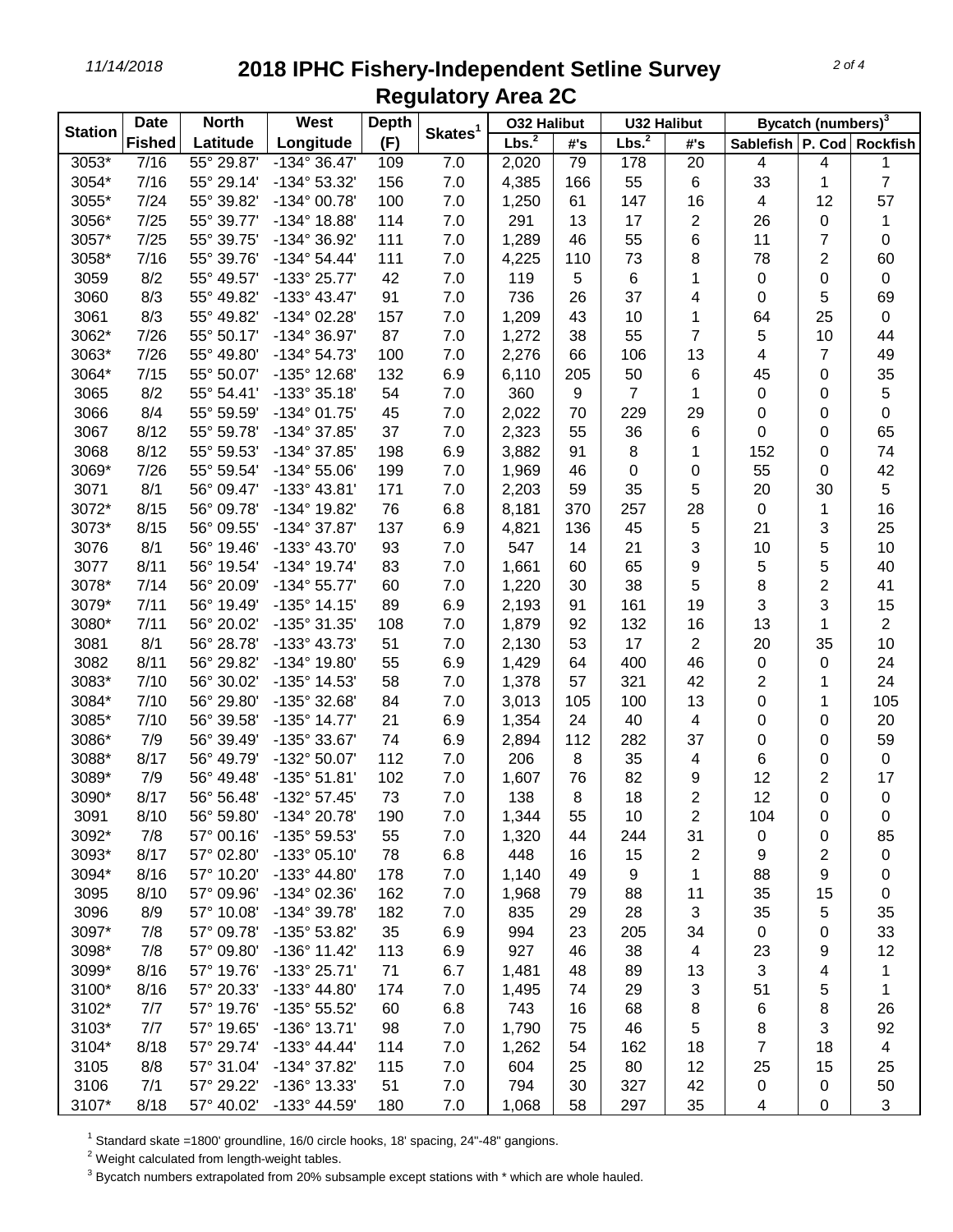*11/14/2018* **2018 IPHC Fishery-Independent Setline Survey Regulatory Area 2C**

| <b>Station</b> | <b>Date</b>   | <b>North</b> | West                  | <b>Depth</b> | Skates <sup>1</sup> | <b>O32 Halibut</b> |                | <b>U32 Halibut</b> |                | Bycatch (numbers) <sup>3</sup> |           |                |
|----------------|---------------|--------------|-----------------------|--------------|---------------------|--------------------|----------------|--------------------|----------------|--------------------------------|-----------|----------------|
|                | <b>Fished</b> | Latitude     | Longitude             | (F)          |                     | Lbs. <sup>2</sup>  | #'s            | Lbs. <sup>2</sup>  | #'s            | Sablefish   P. Cod   Rockfish  |           |                |
| 3108           | 6/30          | 57° 40.04'   | $-136^\circ$ 32.87'   | 89           | 7.0                 | 3,795              | 240            | 705                | 78             | 0                              | $\pmb{0}$ | $\mathbf 0$    |
| 3110           | 6/30          | 57° 49.28'   | $-136°33.81'$         | 53           | 7.0                 | 1,673              | 78             | 528                | 74             | $\mathbf 0$                    | 0         | 69             |
| 3111           | 6/30          | 57° 49.75'   | -136° 52.72'          | 214          | 6.9                 | 95                 | $\overline{7}$ | 11                 | 1              | 59                             | 0         | 5              |
| 3112*          | 8/19          | 57° 59.80'   | -134° 03.76'          | 122          | 7.0                 | 441                | 20             | 79                 | 9              | 0                              | 0         | 0              |
| 3113*          | 8/27          | 57° 59.84'   | -136° 39.73'          | 44           | 6.9                 | 1,339              | 73             | 707                | 91             | 0                              | 0         | 34             |
| 3114*          | 8/25          | 58° 09.75'   | -135° 02.32'          | 112          | 7.0                 | 2,700              | 86             | 120                | 14             | 7                              | 16        | 17             |
| 3115*          | 8/26          | 58° 09.81'   | -135° 19.81'          | 94           | 7.0                 | 649                | 24             | 82                 | 9              | 8                              | 5         | 2              |
| 3116*          | 8/27          | 58° 07.70'   | -136° 35.62'          | 171          | 7.0                 | 3,267              | 102            | 22                 | 3              | 32                             | 9         | 25             |
| 3117*          | 8/22          | 58° 11.76'   | -134° 23.33'          | 39           | 6.9                 | 470                | 10             | 26                 | 3              | 0                              | 0         | 0              |
| 3118*          | 8/22          | 58° 13.57'   | -134° 40.84'          | 41           | 7.0                 | 227                | 10             | 22                 | 3              | 0                              | 3         | 0              |
| 3119*          | 8/26          | 58° 14.83'   | -135° 39.83'          | 58           | 7.0                 | 1,246              | 52             | 298                | 38             | 2                              | 11        | 0              |
| 3120*          | 8/27          | 58° 13.91'   | -136° 25.38'          | 79           | 7.0                 | 2,760              | 64             | 118                | 20             | 11                             | 14        | 3              |
| 3121*          | 8/22          | 58° 20.32'   | -134° 42.89'          | 45           | 7.0                 | 296                | 12             | 52                 | 6              | 0                              | 0         | 0              |
| 3122*          | 8/24          | 58° 19.83'   | -135° 01.77'          | 313          | 6.9                 | 304                | 14             | 7                  | 1              | 27                             | 0         | 0              |
| 3123*          | 8/24          | 58° 29.63'   | -135° 01.78'          | 155          | 7.0                 | 846                | 38             | 107                | 13             | 4                              | 4         | 2              |
| 3124*          | 8/24          | 58° 39.48'   | -135° 02.53'          | 158          | 7.0                 | 595                | 34             | 79                 | 8              | 14                             | 0         | $\pmb{0}$      |
| 3202           | 7/5           | 54° 49.97'   | -131° 25.70'          | 22           | 7.0                 | 2,690              | 74             | 237                | 29             | 0                              | 0         | 35             |
| 3204           | 7/7           | 54° 59.78'   | -130° 15.37'          | 72           | 6.9                 | 492                | 13             | 5                  | 1              | 0                              | 0         | 5              |
| 3205           | 7/1           | 54° 59.98'   | -132° 51.99'          | 80           | 7.0                 | 866                | 22             | 11                 | 1              | 0                              | 5         | 59             |
| 3206           | 6/27          | 54° 59.93'   | $-131°55.49'$         | 229          | 7.0                 | 17                 | 1              | 10                 | 1              | 30                             | 0         | 0              |
| 3207           | 6/28          | 54° 59.85'   | -131° 23.82'          | 35           | 6.9                 | 302                | 11             | 32                 | 4              | 0                              | 0         | 20             |
| 3208*          | 7/20          | 55° 08.80'   | $-134^{\circ}$ 14.66' | 278          | 5.0                 | 210                | 5              | 0                  | 0              | 62                             | 0         | 47             |
| 3209           | 6/26          | 55° 10.02'   | -131° 56.59'          | 113          | 6.9                 | 486                | 16             | 44                 | 5              | 20                             | 0         | 20             |
| 3210           | 7/7           | 55° 19.81'   | -130° 00.55'          | 148          | 7.0                 | 2,082              | 77             | 114                | 13             | 0                              | 0         | $\pmb{0}$      |
| 3211*          | 7/21          | 55° 19.79'   | -133° 25.80'          | 54           | 7.0                 | 2,646              | 77             | 52                 | 6              | 0                              | 2         | 28             |
| 3212*          | 7/21          | 55° 30.41'   | -133° 07.88'          | 30           | 7.0                 | 168                | 3              | 0                  | 0              | 0                              | 0         | 0              |
| 3213*          | 7/21          | 55° 30.72'   | -133° 27.25'          | 25           | 7.0                 | 340                | 10             | 9                  | $\overline{2}$ | 0                              | 0         | 0              |
| 3214           | 8/3           | 55° 40.04'   | $-133^{\circ}$ 42.74' | 16           | 4.5                 | 1,073              | 21             | 21                 | 3              | 0                              | 0         | 0              |
| 3215*          | 7/15          | 55° 59.35'   | -135° 30.63'          | 314          | 7.0                 | 341                | 10             | 0                  | 0              | 73                             | 0         | 4              |
| 3216           | 8/2           | 56° 00.31'   | -133° 24.59'          | 37           | 7.0                 | 978                | 16             | 0                  | 0              | 0                              | 0         | 30             |
| 3217           | 8/4           | 56° 09.55'   | -134° 03.22'          | 67           | 7.0                 | 731                | 23             | 11                 | 1              | 10                             | 0         | 0              |
| 3218*          | 7/11          | 56° 09.98'   | -135° 31.08'          | 227          | 7.0                 | 238                | 8              | $\mathbf 0$        | 0              | 64                             | 0         | 62             |
| 3219*          | 8/15          | 56° 19.34'   | -134° 37.76'          | 53           | 7.0                 | 2,088              | 56             | 193                | 24             | $\pmb{0}$                      | 2         | 49             |
| 3221           | 6/23          | 56° 20.83'   | -132° 32.00'          | 108          | 6.9                 | 746                | 30             | 59                 | $\overline{7}$ | 10                             | 0         | 0              |
| 3222           | 8/11          | 56° 29.53'   | -134° 37.31'          | 184          | 7.0                 | 2,004              | 52             | 16                 | 2              | 66                             | 0         | 61             |
| 3223           | 7/31          | 56° 40.34'   | -133° 08.81'          | 16           | 7.0                 | 716                | 15             | 17                 | 2              | 0                              | 0         | 0              |
| 3224           | 8/9           | 56° 50.15'   | $-134^{\circ}39.13'$  | 373          | 7.0                 | 1,331              | 21             | 0                  | 0              | 208                            | 0         | 0              |
| 3225           | 7/4           | 56° 48.66'   | -135° 33.75'          | 44           | 7.0                 | 480                | 12             | 41                 | 7              | 0                              | 0         | 40             |
| 3226           | 7/4           | 56° 58.79'   | -135° 33.75'          | 26           | 7.0                 | 525                | 13             | 63                 | 9              | 0                              | 0         | 25             |
| 3227           | 8/10          | 56° 59.18'   | -134° 02.39'          | 56           | 7.0                 | 2,726              | 89             | 139                | 16             | 0                              | 0         | 15             |
| 3228           | 8/9           | 57° 00.12'   | -134° 39.78'          | 319          | 6.9                 | 502                | 6              | 0                  | 0              | 152                            | 0         | 5              |
| 3230           | 7/4           | 57° 10.46'   | -135° 35.30'          | 38           | 7.0                 | 125                | 4              | 5                  | 1              | 0                              | 0         | 10             |
| 3231           | 8/8           | 57° 19.41'   | -134° 39.75'          | 312          | 7.0                 | 575                | 15             | 0                  | 0              | 45                             | 0         | 15             |
| 3232*          | 7/7           | 57° 29.71'   | -135° 54.68'          | 73           | 7.0                 | 913                | 24             | 6                  | 1              | 4                              | 1         | $\overline{7}$ |
| 3233           | 7/1           | 57° 29.35'   | -136° 32.56'          | 341          | 6.9                 | $\mathbf 0$        | 0              | 0                  | 0              | 88                             | 0         | 10             |
| 3234*          | 8/18          | 57° 40.32'   | -134° 00.72'          | 72           | 7.0                 | 1,459              | 58             | 224                | 30             | 1                              | 5         | 1              |
| 3235           | 7/1           | 57° 39.46'   | -136° 16.47'          | 24           | 6.9                 | 805                | 15             | 35                 | 4              | 0                              | 0         | 39             |
| 3236*          | 8/19          | 57° 50.12'   | -133° 44.94'          | 42           | 6.8                 | 688                | 13             | 10                 | 1              | 0                              | 1         | 8              |
| 3237*          | 8/25          | 57° 50.81'   | -134° 56.98'          | 100          | 7.0                 | 1,684              | 58             | 69                 | 8              | 8                              | 14        | 14             |
| 3238*          | 8/19          | 57° 59.79'   | -133° 45.01'          | 93           | 7.0                 | 1,812              | 43             | 23                 | 3              | 0                              | 2         | 0              |
|                |               |              |                       |              |                     |                    |                |                    |                |                                |           |                |

 $1$  Standard skate =1800' groundline, 16/0 circle hooks, 18' spacing, 24"-48" gangions.

 $2$  Weight calculated from length-weight tables.

 $3$  Bycatch numbers extrapolated from 20% subsample except stations with  $*$  which are whole hauled.